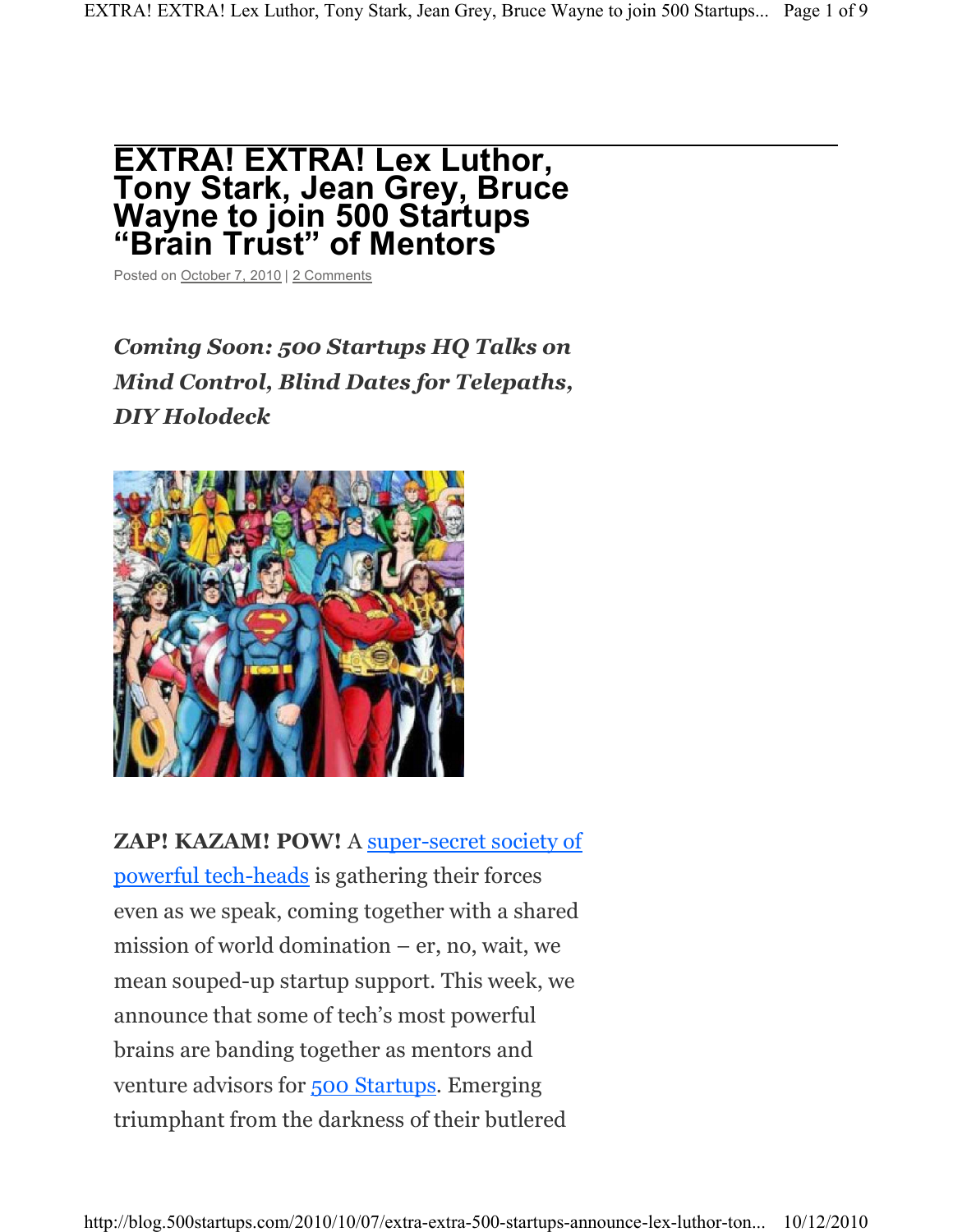bat caves, cryptically white-boarded cubicles and secret Sand Hill Road sanctuaries, this new, energy drink-fueled League of Leaders will be sharing what they've learned about fighting for truth, justice, and the entrepreneurial way.

Here's the breaking news about these two teams of high-test techies....

### *The Masked Mentors:*



Our mentors are a super-human group of pros, and we're thrilled to have them in our midst when they're not busy saving the world from moon-based lasers. They'll step right from their cell phone booths and into the dazzling 500 Startups Universal World HQ to work closely with our startups by giving 1:1 advice, delivering talks, holding office hours, and generally lending our startups a helping hand as they learn to leap vast data centers with a single bound. A few of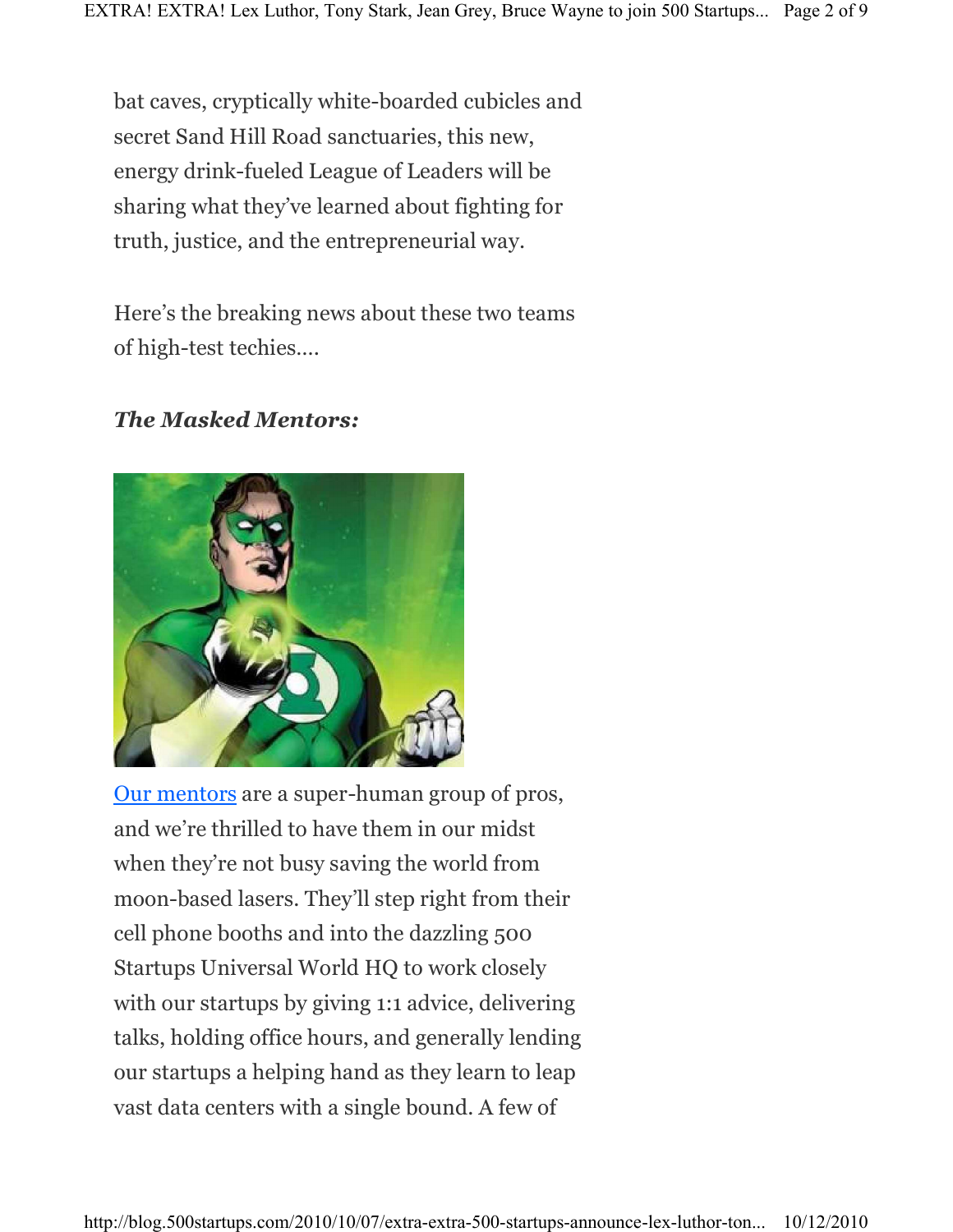our mentors will even be regularly working from our space (you'll easily recognize them by their capes and tights).

Our super-mentors are **diabolically diverse**, representing a wide range of skills, experience, and superpowers – startup founders, evil geniuses, platform company leads, human fireballs, UX designers, code warriors, marketing ninjas, mind readers, mad scientists, business development experts, caped crusaders, and more. Beyond world domination, they share a passion for sunsets, long walks on the beach, and helping startups succeed, thrive and scale to daring new heights.

While many of our 60 mentors are based here in the SF Bay Area, others hail from all over North America and around the globe, including lairs in Seattle, Chicago, Los Angeles, Boston, New York, Austin, Vancouver, London, Paris, Beijing, and Tokyo. We can't tell you EXACTLY where they live or we'd have to kill you, but we'll be adding even more super-mentors over the next few months, so stay tuned to the same bat time, same bat channel.

But wait, there's more! In the coming weeks, our mentors will make special appearances on this blog and regale you with tales from their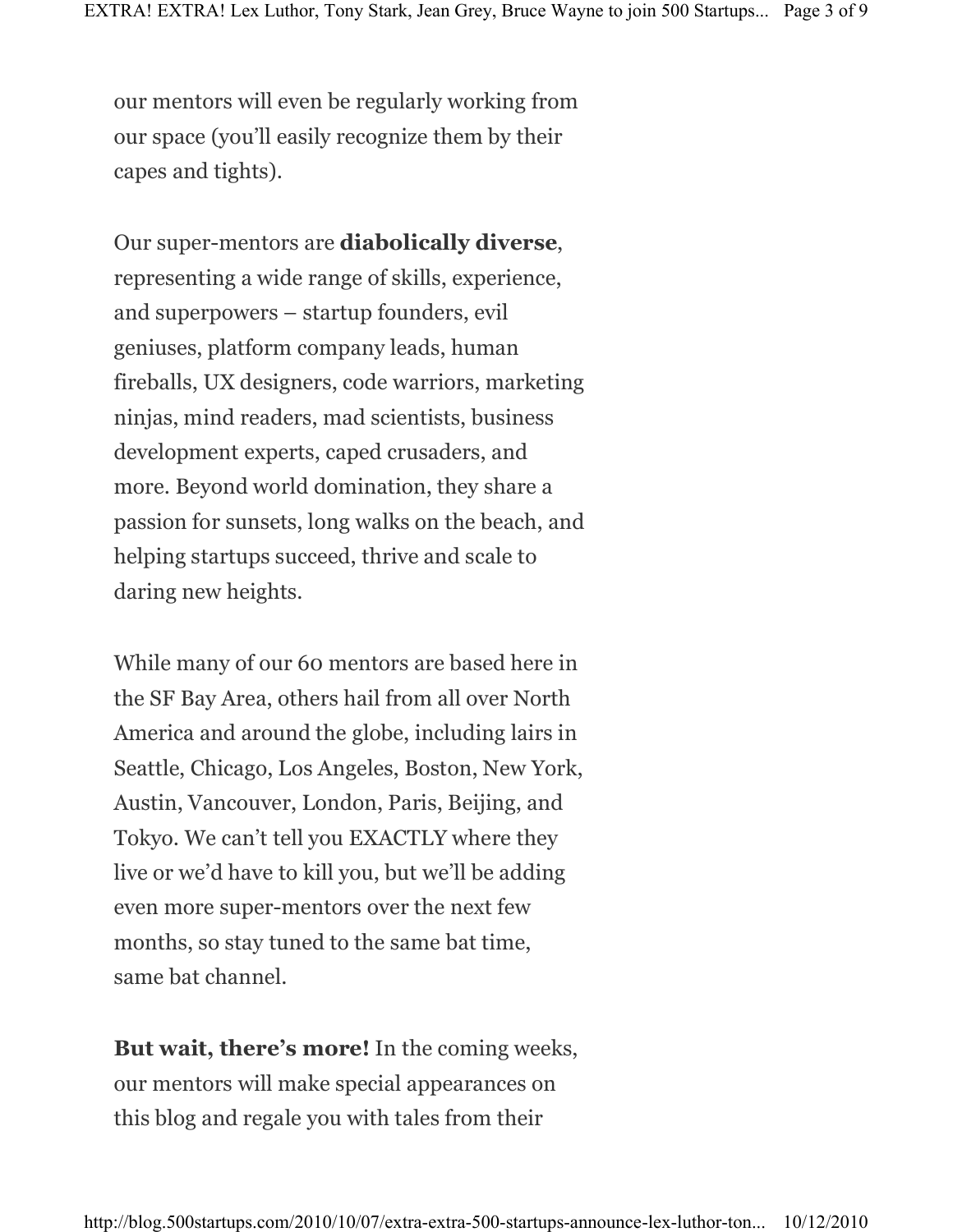many adventures. But be warned: If you stare too long at the screen, you could be hypnotized into service as an embarrassingly named sidekick..... **Bazinga!** 

*Meet the Mentors«. we have received special permission to reveal their true identities*

- $\blacksquare$  Aaron Lee (Red Beacon)
- $\blacksquare$  Adam Nash (LinkedIn)
- $\blacksquare$  Amit Kumar (Vurve)
- $\blacksquare$  Andre Charland (nitobi)
- $\blacksquare$  Ben Lewis (Tapjoy)
- **Benjamin Joffe (Plus Eight Star)**
- $\blacksquare$  Bhanu Sharma
- Bill Hudak (Ztail)
- Blake Commagere (Commagere Ventures)
- Bradley Heilbrun (YouTube)
- Brenden Mulligan (ArtistData / Sonicbids)
- Bret Terrill (Leveraged)
- $\blacksquare$  Brian Witlin (ShopWell)
- $\blacksquare$  Cathy Edwards (Chomp)
- Charles Hudson (CH3 Media Holdings LLC)
- $\blacksquare$  Chris Messina (Google)
- Christina A. Brodbeck (TheIceBreak)
- Colette Ballou (Ballou PR)
- $\blacksquare$  Craig Mod (craigmod.com)
- Cyril Ebersweiler (SOSventures)
- Dan Greenberg (Sharethrough)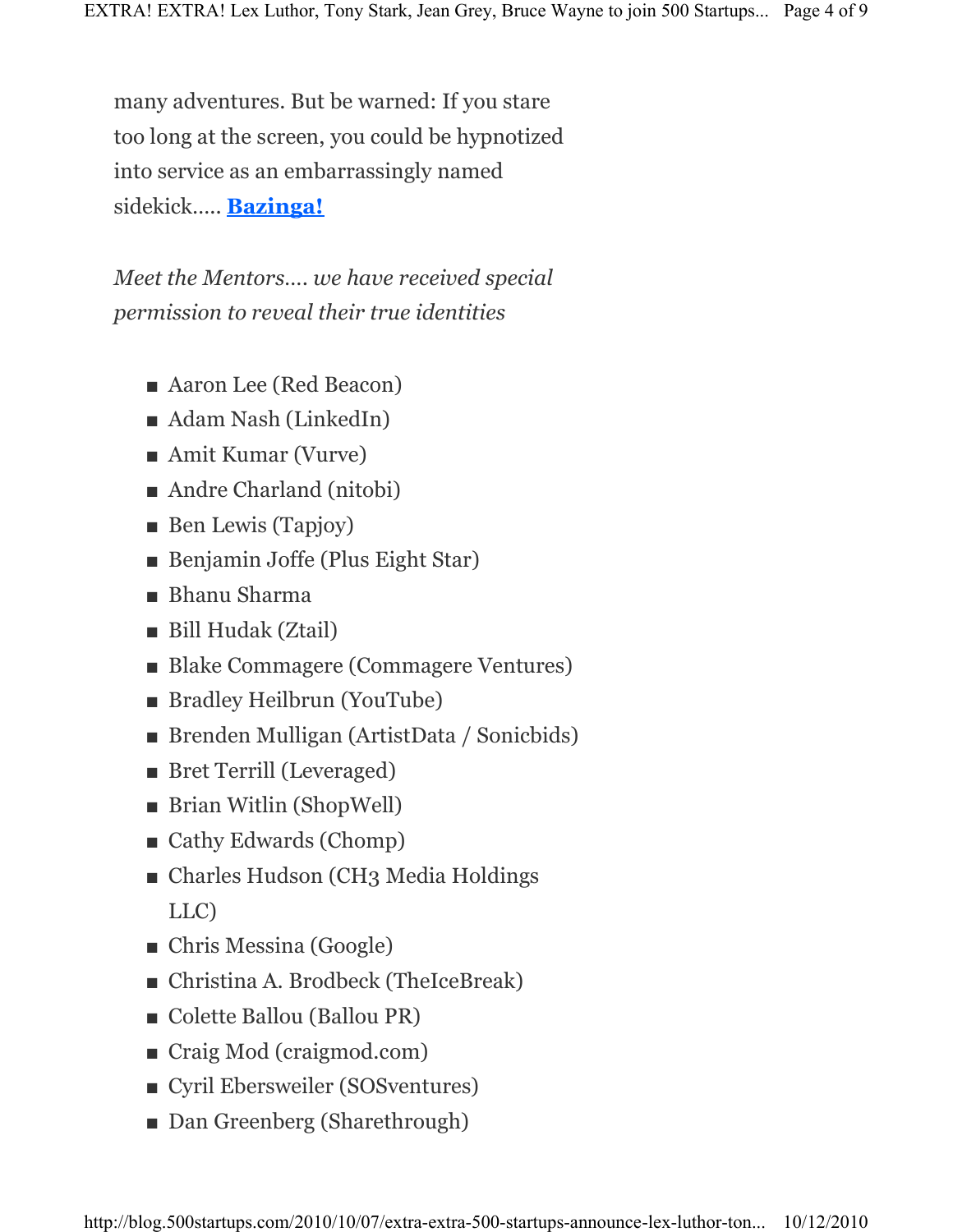- Dan Martell (Flowtown)
- Danielle Morrill (Twilio)
- Dave Schappell (TeachStreet)
- David Marcus (Zong)
- $\blacksquare$  Edward Baker (Friend.ly)
- Eric Ries (Lean Startup)
- $\blacksquare$  Fred Oliveira (Webreakstuff)
- **Hiten Shah (KISSmetrics)**
- $\blacksquare$  Hunter Walk (YouTube)
- $\blacksquare$  James Levine (Simply Hired, Inc.)
- $\blacksquare$  Jason Putorti (Votizen)
- $\blacksquare$  Jeff Lawson (Twilio)
- $\blacksquare$  Jeffrey Kalmikoff (SimpleGeo)
- $\blacksquare$  Jeremy Toeman (Stage Two)
- $\blacksquare$  Joe Hyrkin (Trinity Ventures)
- $\blacksquare$  John Zeratsky (YouTube)
- $\blacksquare$  Joseph Smarr (Google)
- **Josh Baer (Other Inbox)**
- $\blacksquare$  Josh Elman (Twitter)
- $\blacksquare$  Karl Jacob (Coveroo)
- Katherine Barr (Mohr Davidow Ventures)
- $\blacksquare$  Kenneth Lin (Credit Karma)
- $\blacksquare$  Lane Becker
- Leonard Speiser (Society)
- $\blacksquare$  Lukas Biewald (Crowdflower)
- $\blacksquare$  Maneesh Arora (RateBrain)
- Mark Fletcher (Winged Pig Ventures)
- Mark Schulze (Quantcast)
- Matt Monahan (The Epic Media Group)
- $\blacksquare$  Michal Kopec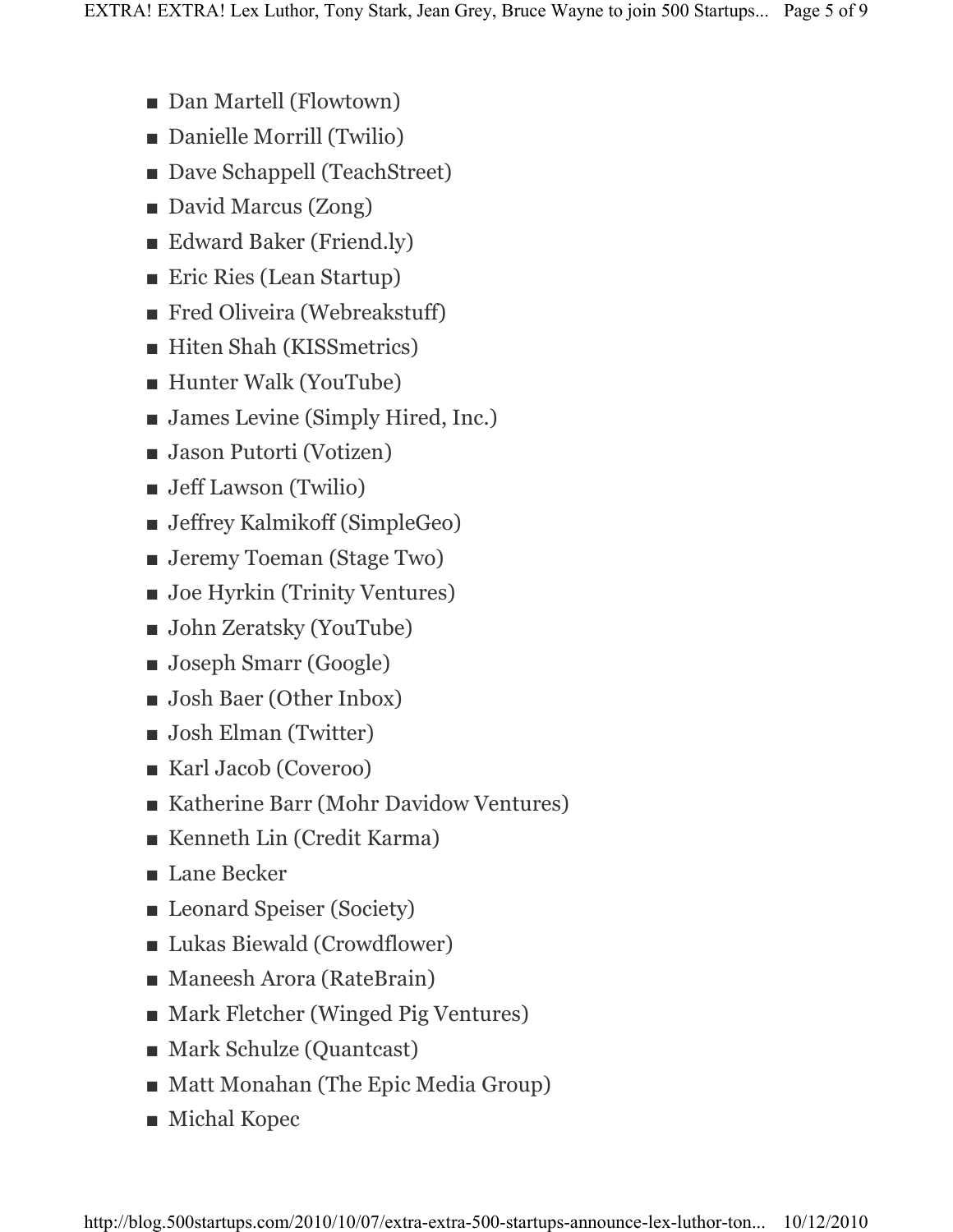- $\blacksquare$  Patrick Vlaskovits
- Paul Singh (Results Junkies)
- Rashmi Sinha (SlideShare Inc)
- Rebecca Lynn (Morgenthaler Ventures)
- $\blacksquare$  Rob Garcia (Lending Club)
- Robert Fan (Sharethrough)
- Roberto Lino (Cisco Systems, Inc)
- Roy Rodenstein (Going.com/AOL)
- Ryan Freitas (about.me)
- $\blacksquare$  Ryan Junee
- $\blacksquare$  Sachin Rekhi (Blackflipper)
- $\blacksquare$  Shaherose Charania (Women 2.0)
- $\blacksquare$  Stew Langille (Mint.com)
- Ted Rheingold (Dogster, Inc.)
- $\blacksquare$  Victoria Ransom (Wildfire Interactive)
- Zach Allia (Free Gifts)

## *The Vigilant Venture Advisors:*



Our venture advisors make up an elite strike force who will be advising the 500 Startups team. Many of them are also mentors and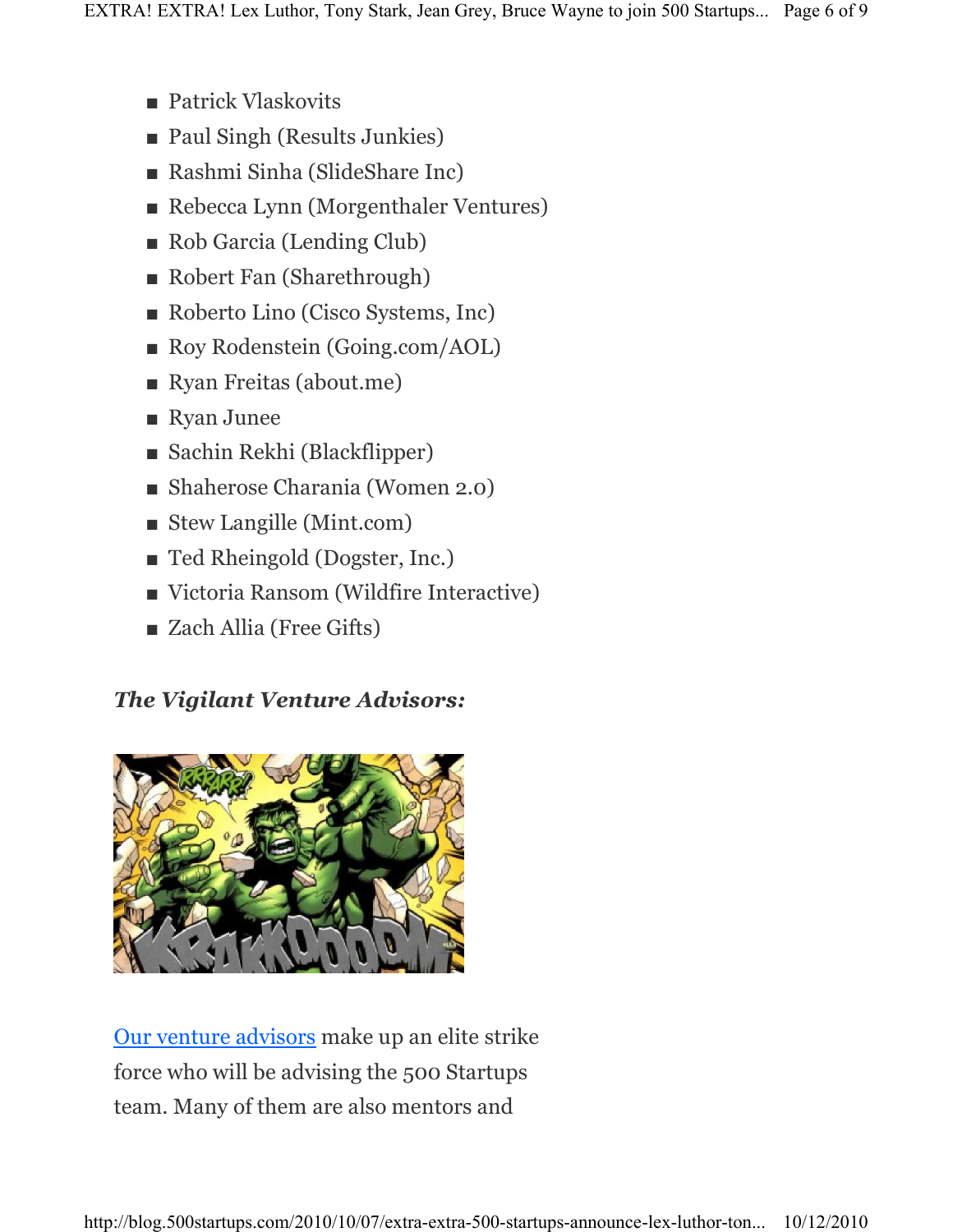founders/CEOs of 500 Startups companies (and they're more good than evil, but we're not keeping exact score). They've been tremendously valuable and responsive to us so  $far$   $-$  one flash of our secret signal (a glowing dollar sign) in the night sky and they're at our doorstep, ready for action.

We look forward to working with them in this new capacity, and hope they won't crush us with their bare hands.

*Meet the Venture Advisors*...

- **Benjamin Joffe (Plus Eight Star)**
- Bill Hudak (Ztail)
- Brady Forrest (O'Reilly Radar)
- Charles Hudson (CH3 Media Holdings LLC)
- Dave Schappell (TeachStreet)
- $\blacksquare$  Edward Baker (Friend.ly)
- $\blacksquare$  Eric Ries (Lean Startup)
- $\blacksquare$  Hiten Shah (KISSmetrics)
- $\blacksquare$  Jason Putorti (Votizen)
- Leonard Speiser (Society)
- Rashmi Sinha (SlideShare Inc)
- $\blacksquare$  Sean Ellis (Startup Marketing)
- $\blacksquare$  Stew Langille (Mint.com)
- $\blacksquare$  Tim Ferriss (4-Hour Workweek)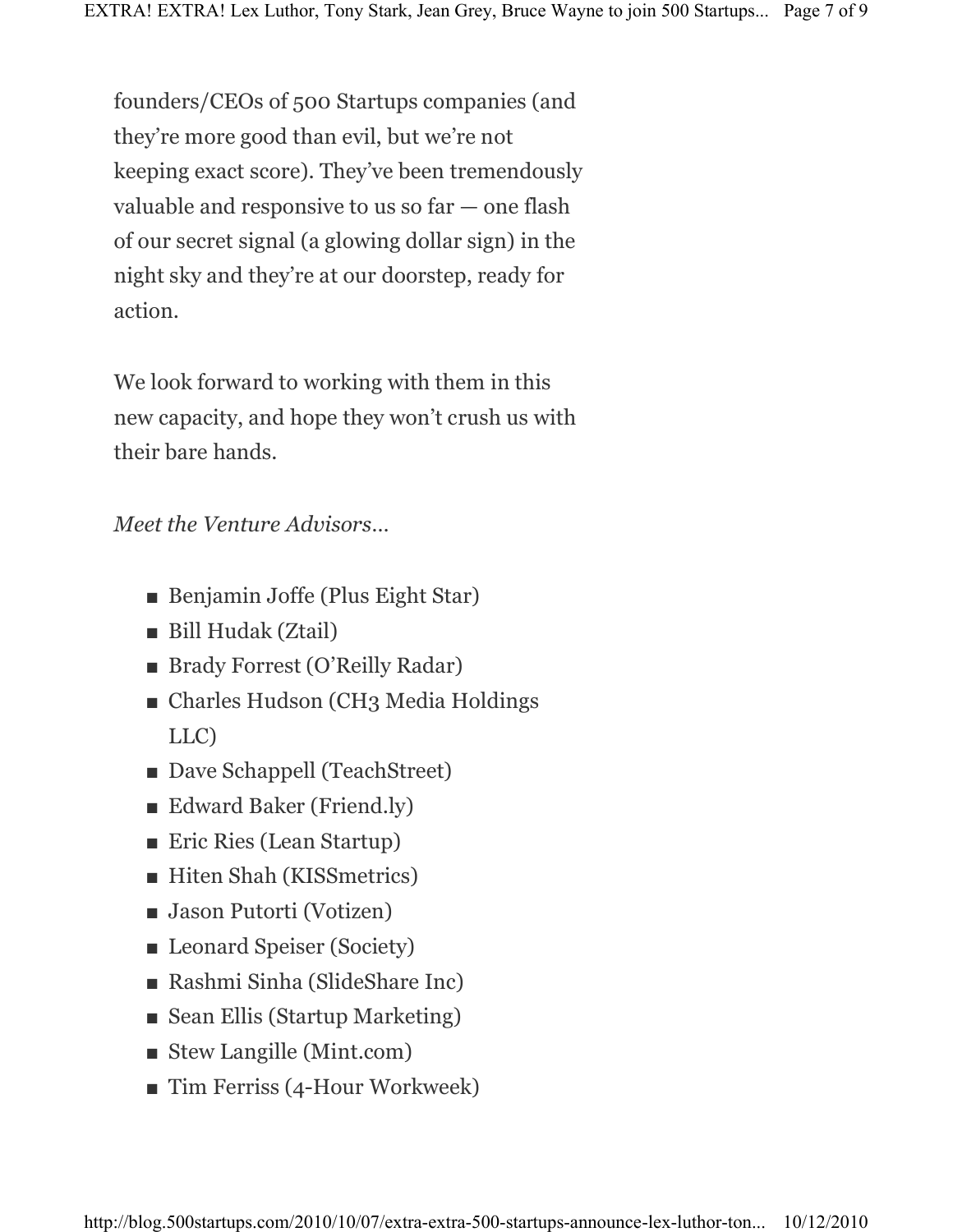Please cheer on our new League of Leaders – our mentors and venture advisors  $-$  as they help us make the planet safe for humanity and really cool startups.

**Share this: 7** Like 36

Ads by Google Need Venture Capital? Over 2,000 Entrepreneurs Raised \$1 Billion With My Simple 'Formula' Growthink.com/VentureCapitalFormula Small Business Funding \$500 million+ in Available Capital. 650+ Credit Score Required. www.FundingUniverse.com Investment Bank Bootcamp 4-Wk San Fran I-Bank & PE Valuation Training by Sr Bankers \$217 Billion www.ibtraining.com Managing Your Wealth

We believe managing your wealth, doing it right, is a full time job.

www.malagacovecapital.com

This entry was posted in announcements, mentors and tagged mentors, venture advisors. Bookmark the permalink.